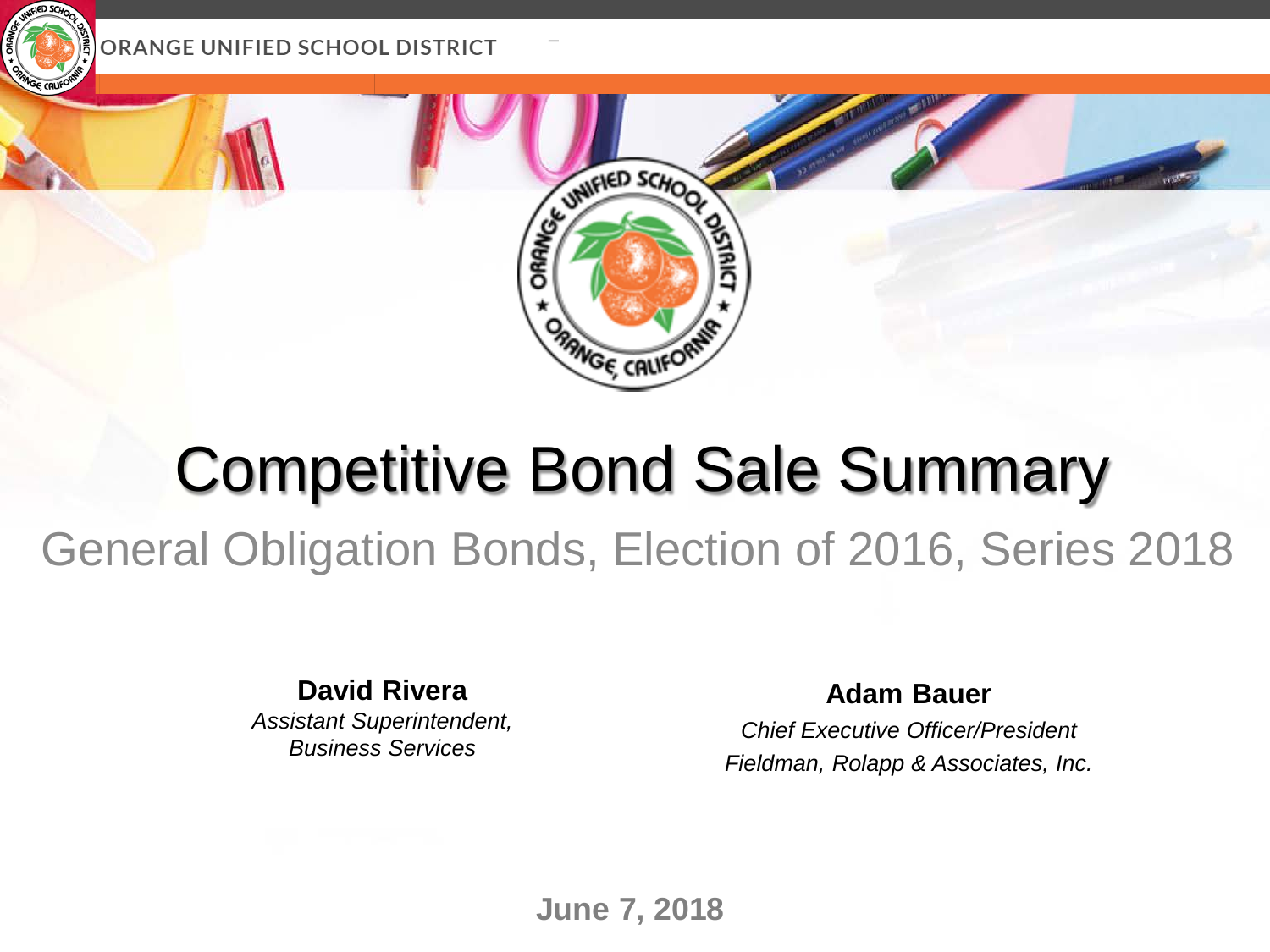

## **Summary of Market Conditions**

- ❖ After a sharp rise in rates during the month of January, rates have remained fairly stable since February 2018
- 10-year US Treasury rate temporarily surpassed 3% in May, however both UST and MMD yields have since declined in the past few weeks

#### **Change in 'AAA' MMD Yields (November 17, 2017 through June 7, 2018)**

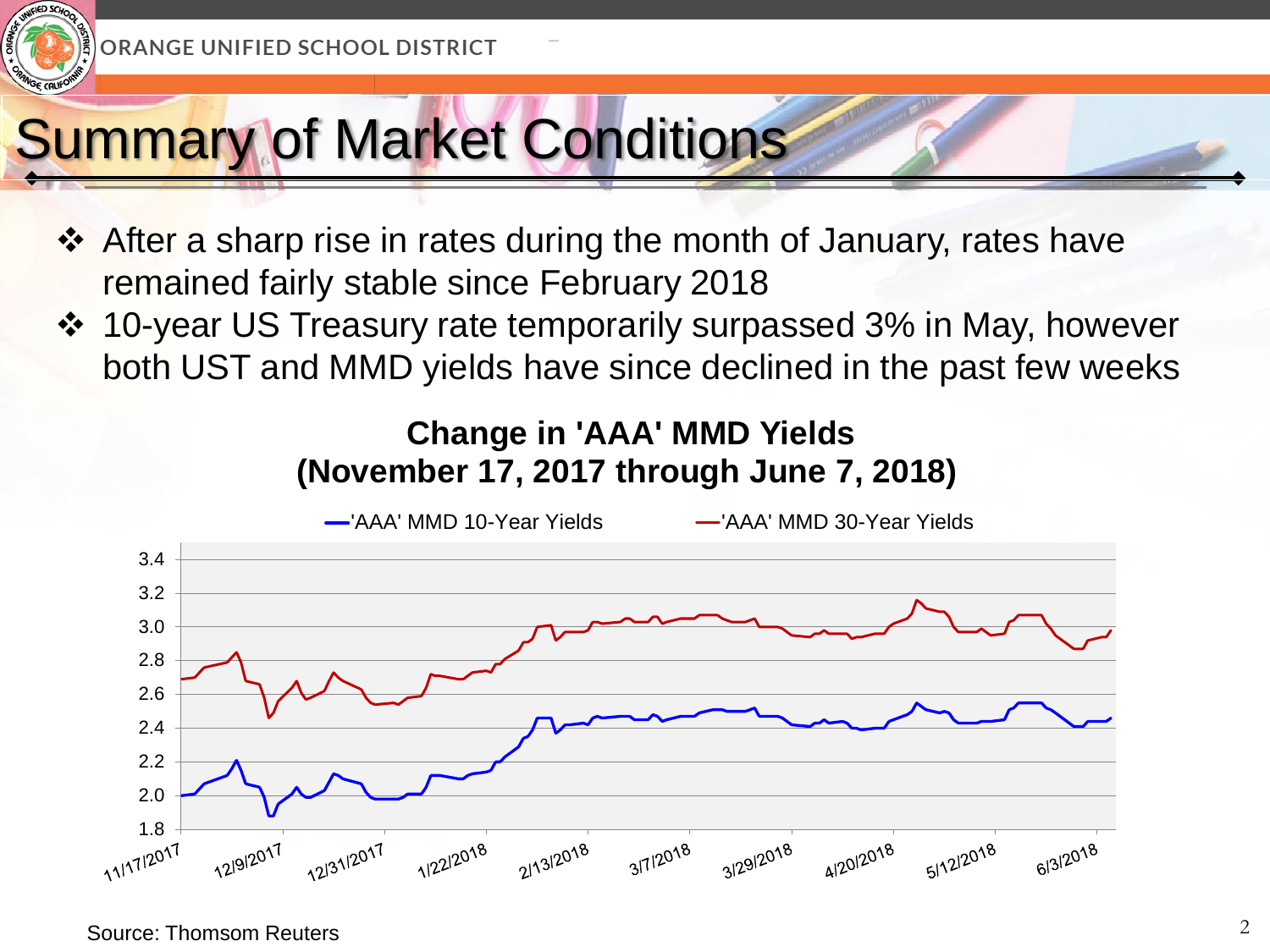

## Orange USD Competitive Sale

- The Orange Unified School District sold its General Obligation Bonds, Election of 2016, Series 2018 (the "Bonds") via competitive sale on June 7, 2018 in the aggregate par amount of \$188,000,000
- Credit ratings of 'AA' by S&P Global Ratings and "AAA" by Fitch Ratings
- Total of seven bids received on the Bonds
	- Winning bid submitted by RBC Capital Markets, LLC at a True Interest Cost ("TIC") of 3.634733% (before re-structure)
	- Cover bid submitted by Citigroup Global Markets Inc.
	- Difference between best and worst bid only 0.7 basis points (.007%)
- Financing summary statistics:
	- Total par amount: \$188,000,000
	- Debt repayment ratio: 1.78 to 1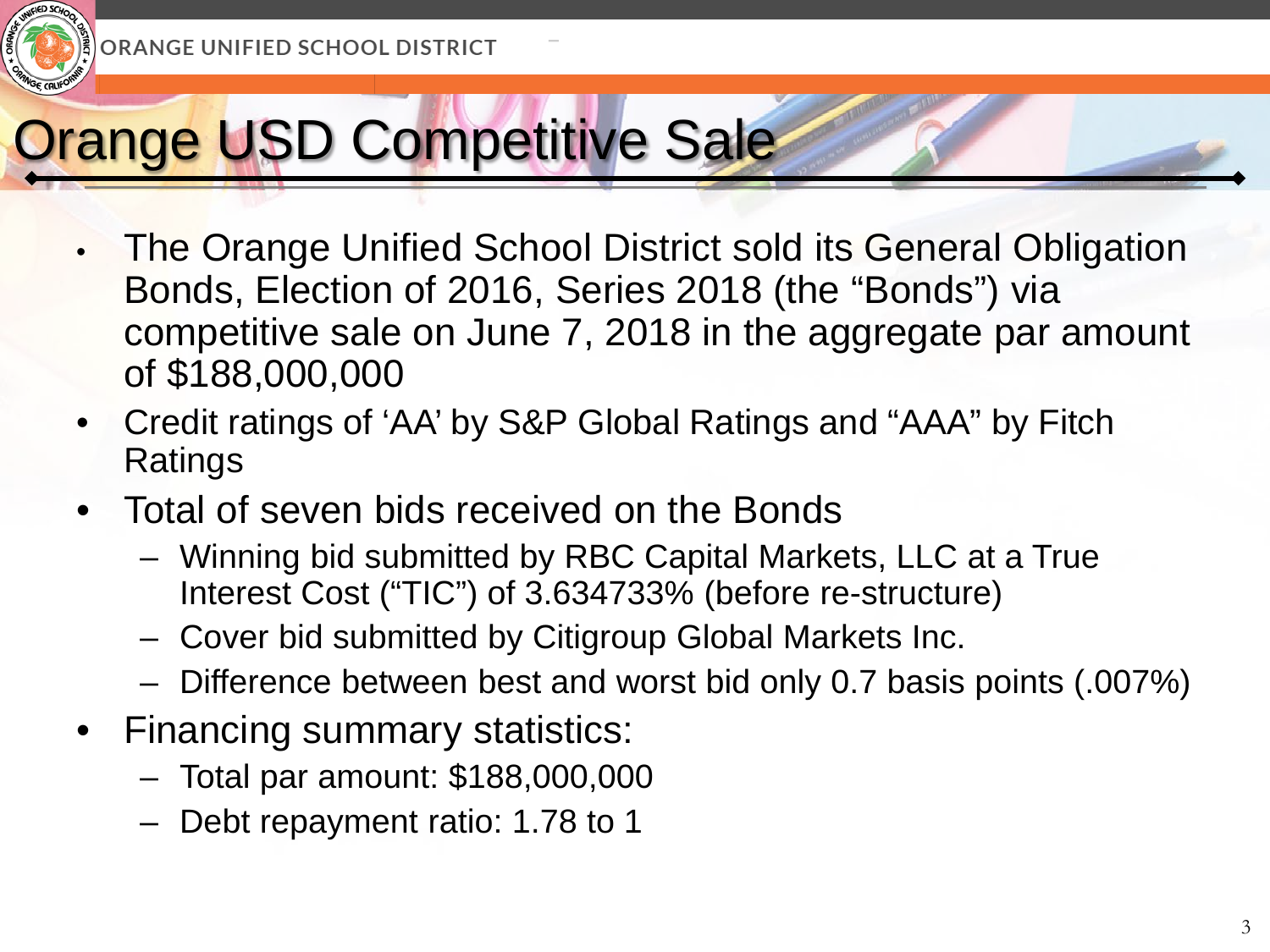

## Bidders for the Series 2018 Bonds

| <b>Purchaser</b>                              | <b>Proposed True</b><br>Interest Cost ("TIC") |
|-----------------------------------------------|-----------------------------------------------|
| <b>RBC Capital Markets, LLC</b>               | 3.634733%                                     |
| <b>Citigroup Global Markets Inc.</b>          | 3.641977                                      |
| <b>Bank of America Merrill Lynch</b>          | 3.644248                                      |
| Morgan Stanley & Co., LLC                     | 3.659198                                      |
| Robert W. Baird & Co., Inc.                   | 3.670587                                      |
| J.P. Morgan Securities LLC                    | 3.680114                                      |
| <b>Wells Fargo Bank, National Association</b> | 3.705289                                      |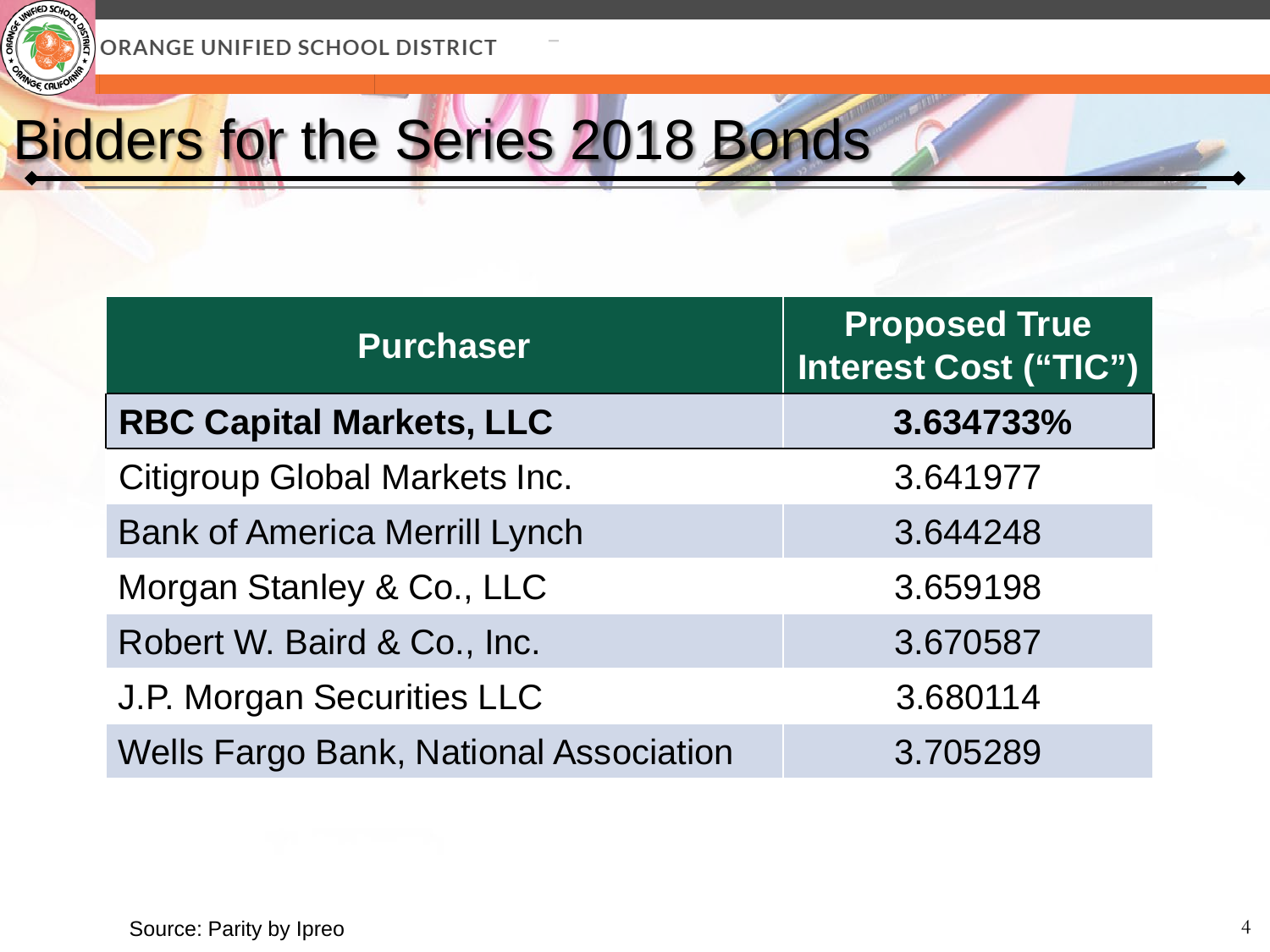

### Overview of the GO Bonds, Election of 2016, Series 2018

#### *Sources & Uses*

| <b>SOURCES</b>       | <b>Series A</b>  |
|----------------------|------------------|
| <b>Bond Proceeds</b> |                  |
| Par Amount           | \$188,000,000.00 |
| Premium              | 7,120,225.50     |
| <b>Total</b>         | \$195,120,225.50 |
|                      |                  |

| <b>SES</b>                    |               |                  |
|-------------------------------|---------------|------------------|
| <b>Project Fund Deposits</b>  |               |                  |
| <b>Project Fund</b>           |               | \$188,000,000.00 |
| <b>Other Fund Deposits</b>    |               |                  |
| <b>Debt Service Fund</b>      | $\mathcal{L}$ | 6,542,950.07     |
| <b>Delivery Date Expenses</b> |               |                  |
| Underwriter's Discount \$     |               | 577,275.43       |
| <b>Total</b>                  |               | \$195,120,225.50 |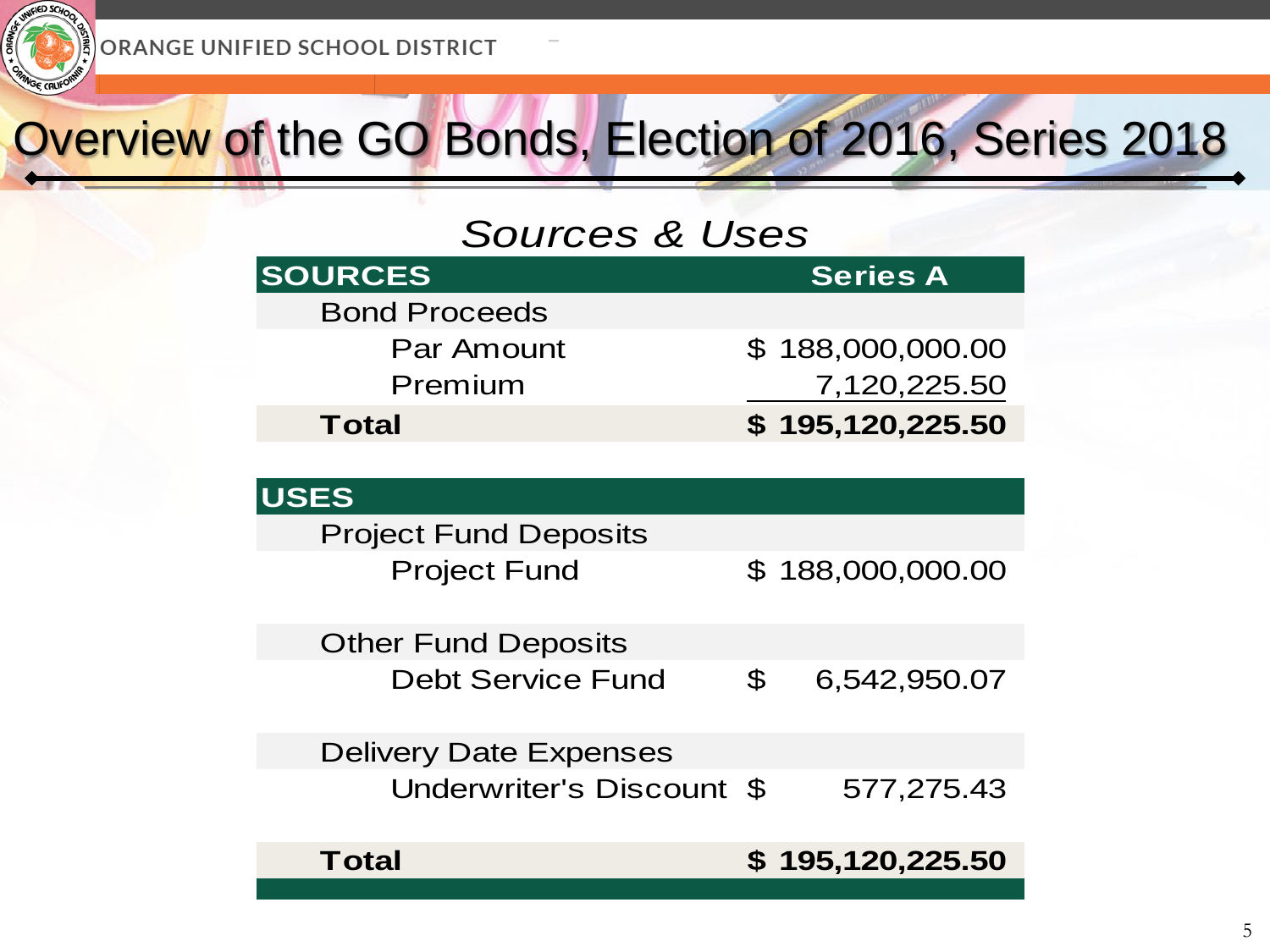

### Overview of the GO Bonds, Election of 2016, Series 2018

|             |                  | <b>Debt Service</b> |                     |                 |
|-------------|------------------|---------------------|---------------------|-----------------|
| <b>Date</b> | <b>Principal</b> | <b>Interest</b>     | <b>Debt Service</b> | <b>Net Debt</b> |
|             |                  |                     | <b>Fund</b>         | <b>Service</b>  |
| 8/1/2019    | \$7,615,000      | \$8,124,472         | \$6,542,950         | \$9,196,521     |
| 8/1/2020    | 2,520,000        | 7,042,625           |                     | 9,562,625       |
| 8/1/2021    |                  | 6,916,625           |                     | 6,916,625       |
| 8/1/2022    |                  | 6,916,625           |                     | 6,916,625       |
| 8/1/2023    | 370,000          | 6,916,625           |                     | 7,286,625       |
| 8/1/2024    | 680,000          | 6,898,125           |                     | 7,578,125       |
| 8/1/2025    | 1,015,000        | 6,864,125           |                     | 7,879,125       |
| 8/1/2026    | 1,375,000        | 6,813,375           |                     | 8,188,375       |
| 8/1/2027    | 1,770,000        | 6,744,625           |                     | 8,514,625       |
| 8/1/2028    | 2,200,000        | 6,656,125           |                     | 8,856,125       |
| 8/1/2029    | 2,660,000        | 6,546,125           |                     | 9,206,125       |
| 8/1/2030    | 3,160,000        | 6,413,125           |                     | 9,573,125       |
| 8/1/2031    | 3,700,000        | 6,255,125           |                     | 9,955,125       |
| 8/1/2032    | 4,280,000        | 6,070,125           |                     | 10,350,125      |
| 8/1/2033    | 4,910,000        | 5,856,125           |                     | 10,766,125      |
| 8/1/2034    | 5,485,000        | 5,708,825           |                     | 11,193,825      |
| 8/1/2035    | 6,095,000        | 5,544,275           |                     | 11,639,275      |
| 8/1/2036    | 6,750,000        | 5,353,806           |                     | 12,103,806      |
| 8/1/2037    | 7,445,000        | 5,142,869           |                     | 12,587,869      |
| 8/1/2038    | 8,180,000        | 4,910,213           |                     | 13,090,213      |
| 8/1/2039    | 8,965,000        | 4,644,363           |                     | 13,609,363      |
| 8/1/2040    | 9,800,000        | 4,353,000           |                     | 14,153,000      |
| 8/1/2041    | 10,755,000       | 3,961,000           |                     | 14,716,000      |
| 8/1/2042    | 11,770,000       | 3,530,800           |                     | 15,300,800      |
| 8/1/2043    | 12,855,000       | 3,060,000           |                     | 15,915,000      |
| 8/1/2044    | 14,005,000       | 2,545,800           |                     | 16,550,800      |
| 8/1/2045    | 15,225,000       | 1,985,600           |                     | 17,210,600      |
| 8/1/2046    | 16,520,000       | 1,376,600           |                     | 17,896,600      |
| 8/1/2047    | 17,895,000       | 715,800             |                     | 18,610,800      |
|             | \$188,000,000    | \$153,866,922       | \$6,542,950         | \$335,323,971   |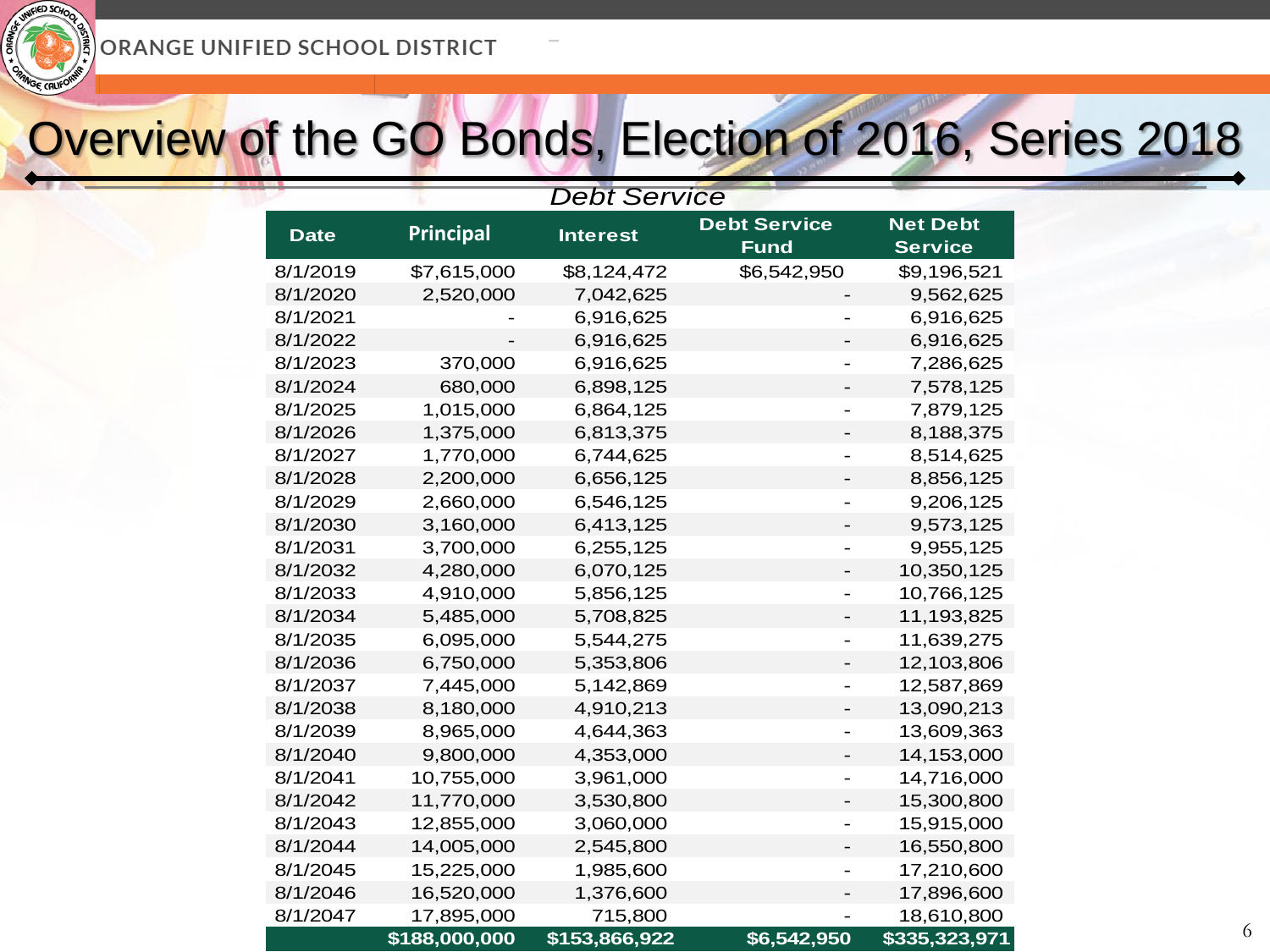

# Comparison of Projected vs. Final Bonds

| <b>Category</b>          | <b>Board</b><br><b>Presentation</b><br>$5 - 24 - 18$ | <b>Actual Sale</b><br><b>Results</b><br>$6 - 7 - 18$ | <b>Tax Payer</b><br><b>Savings</b> |
|--------------------------|------------------------------------------------------|------------------------------------------------------|------------------------------------|
| True Interest Cost (TIC) | 3.739524%                                            | 3.627825%                                            | 0.1117%                            |
| <b>Net Interest</b>      | \$152,063,182                                        | $$147,323,971$ \$4,739,211                           |                                    |
| <b>Repayment Ratio</b>   | \$1.81 to 1                                          | \$1.78 to 1                                          | \$0.03 per \$1<br>borrowed         |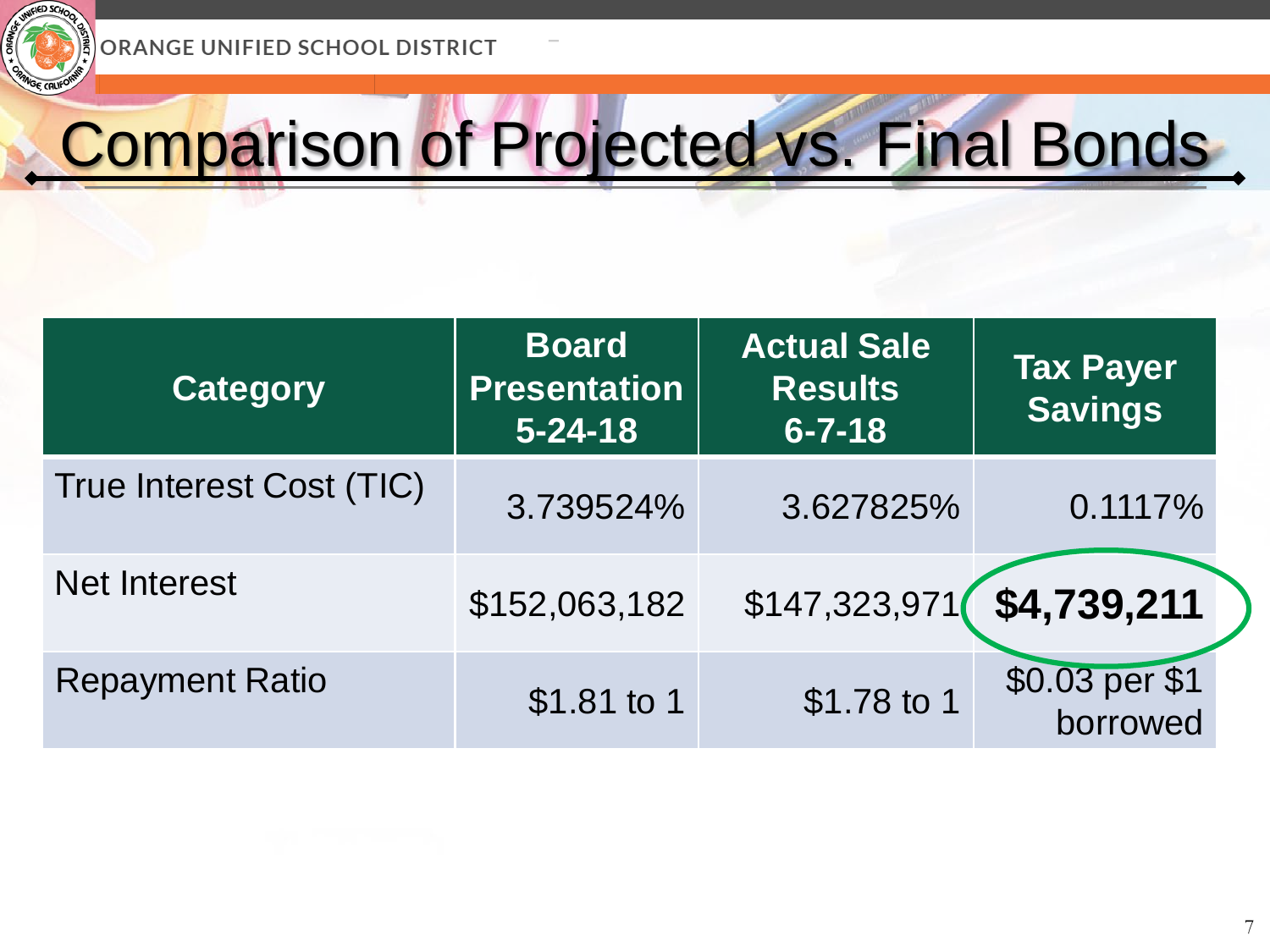

## Projected Tax Rates for Election of 2016

- These Bonds are the first series of bonds to be issued under Measure S
	- Not-to-exceed authorization of \$288,000,000 approved by over 55% of voters in the School District at the November 2016 Prop 39 election
- After the issuance of the Bonds, there remains \$100,000,000 in general obligation bond authorization under Measure S
	- The Series 2018 tax rate declines in 2021 allowing for additional bonds to be issued under the Measure